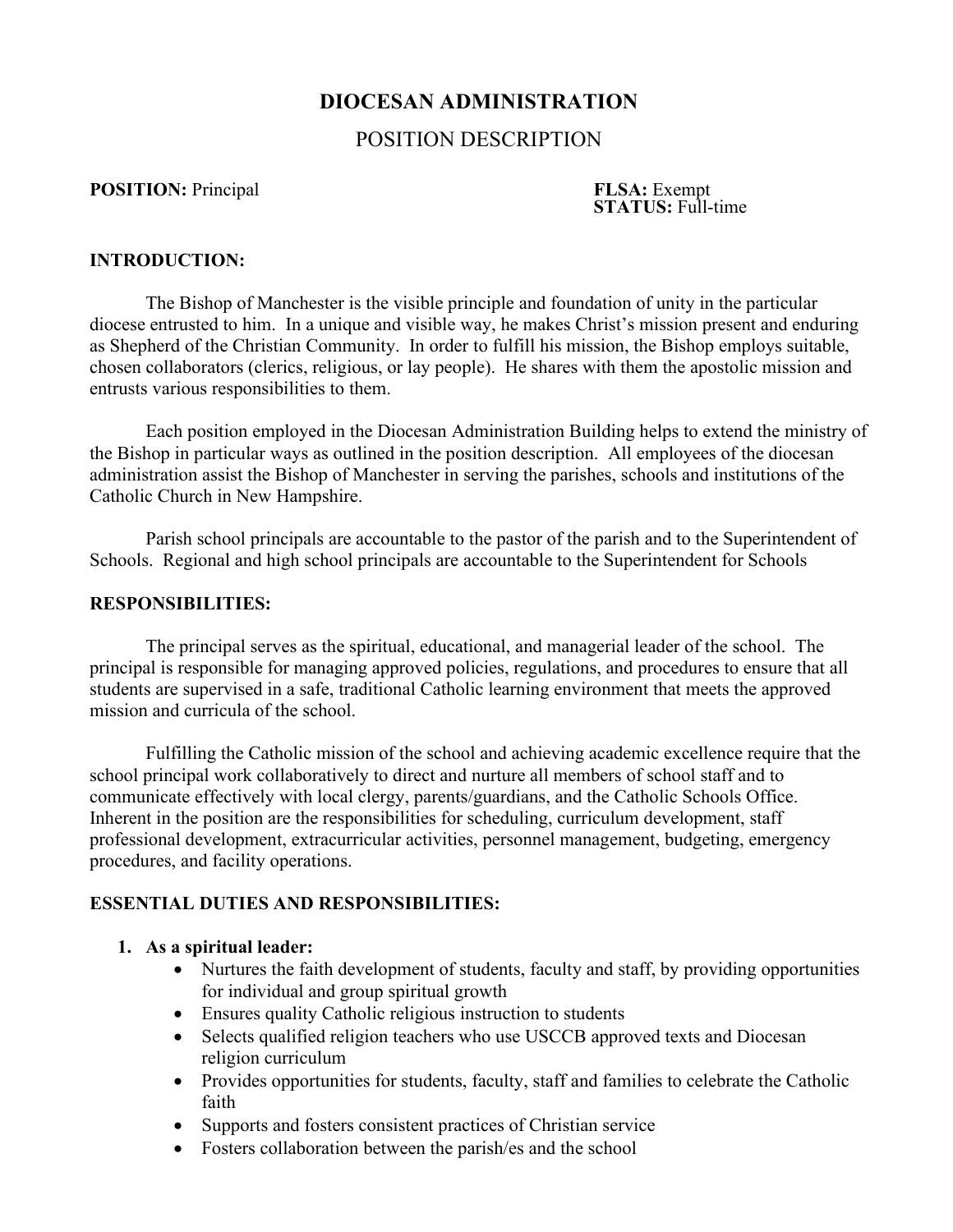Principal Position Description Page 2

- Recognizes, respects and facilitates the role of parents as the primary faith educators of their children
- Promotes Catholic values within the local and larger community
- Integrates gospel values and Christian ethics into the curriculum, policies, and life of the school
- Maintains awareness of current trends related to Catholic schools
- Develops, implements, and publishes the school philosophy and mission statement that reflect the unique Catholic identity of the school

## **2. As an educational leader:**

- Demonstrates symbolic and cultural leadership skills in developing a school climate reflecting Catholic identity
- Applies a Catholic educational vision to the daily activities of the school
- Promotes positive morale within the school
- Recognizes and fosters leadership opportunities among staff members
- Attends to his/her own personal growth and professional development
- Provides and supports individual and/or group professional development activities for his/her staff
- Recognizes and provides for cultural and religious differences
- Provides leadership in curriculum development, especially in the integration of Catholic and Christian values
- Demonstrates an understanding of a variety of educational and pedagogical skills
- Recognizes and accommodates when possible the special learning needs of children
- Supervises instruction effectively
- Demonstrates an understanding of effective procedures for evaluating students and utilizing formative assessments to help students grow

## **3. As a visionary leader:**

- Develops a vision for the school and institutes best practices to engage the school community towards this unifying vision
- Utilizes best practices for growth in enrollment, development, and strong relationships/partnerships in the local community
- Recruits, interviews, and selects qualified personnel as set by diocesan policies and guidelines who will advance the mission and vision of the school
- Provides orientation for new staff
- Knows and applies the skills of organizational management, delegation of responsibilities, and effective communication
- Manages conflict effectively
- Evaluates all staff
- Provides a positive school environment that reflects our Catholic identity
- Understands Catholic school governance structure
- Recognizes and cultivates the importance of the relationship between the school and Catholic Schools Office
- Knows civil and church law as it applies to Catholic schools and utilizes diocesan personnel for assistance when needed